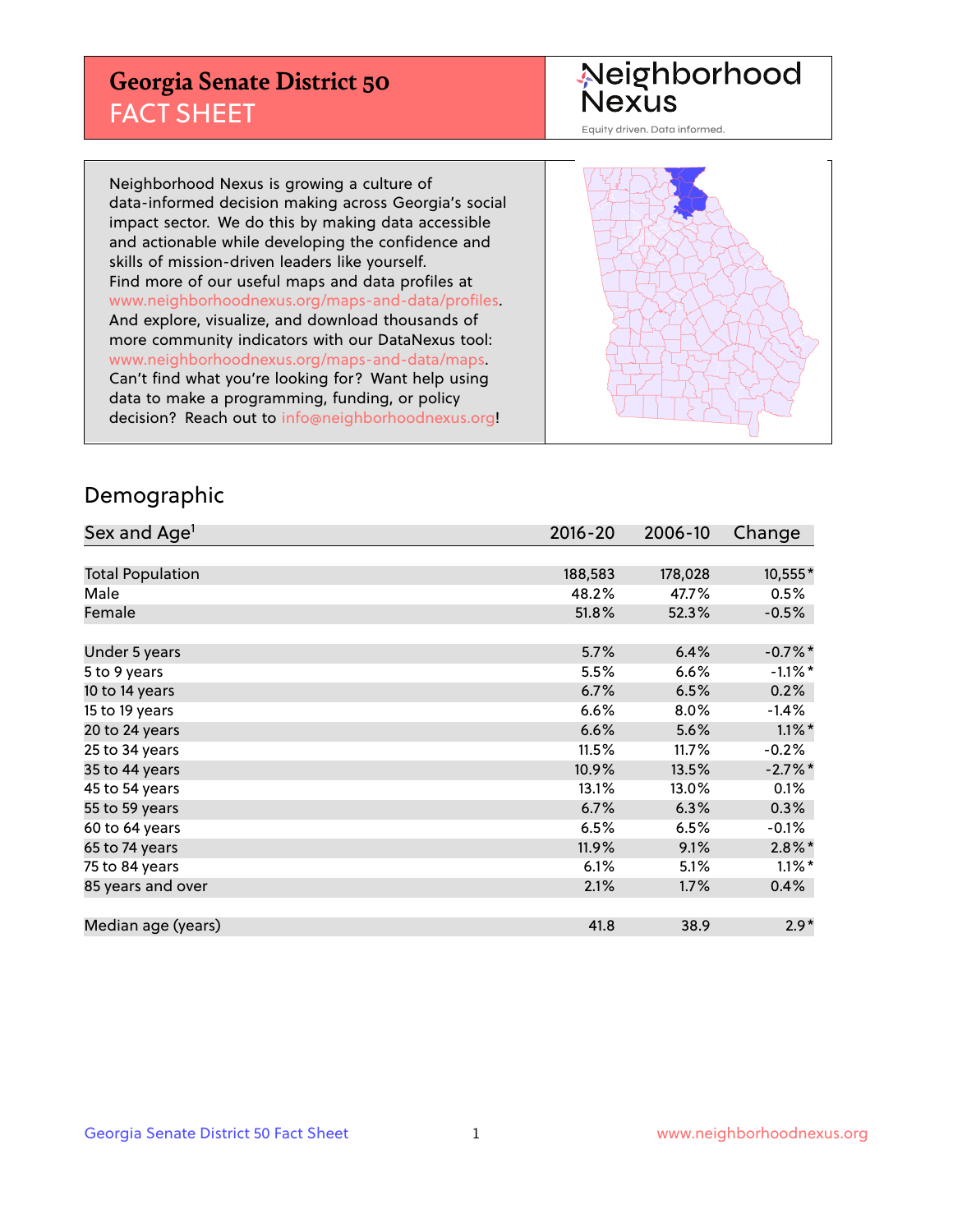## Demographic, continued...

| Race <sup>2</sup>                                            | $2016 - 20$ | 2006-10 | Change      |
|--------------------------------------------------------------|-------------|---------|-------------|
| <b>Total population</b>                                      | 188,583     | 178,028 | 10,555*     |
| One race                                                     | 96.7%       | 98.9%   | $-2.3\%$ *  |
| White                                                        | 86.1%       | 89.6%   | $-3.5%$ *   |
| <b>Black or African American</b>                             | 5.6%        | 5.5%    | 0.1%        |
| American Indian and Alaska Native                            | 0.2%        | 0.2%    | $-0.0%$     |
| Asian                                                        | 1.4%        | 1.2%    | 0.2%        |
| Native Hawaiian and Other Pacific Islander                   | 0.2%        | 0.1%    | 0.1%        |
| Some other race                                              | 3.3%        | 2.3%    | $0.9\%$ *   |
| Two or more races                                            | 3.3%        | 1.1%    | $2.3\%$ *   |
| Race alone or in combination with other race(s) <sup>3</sup> | $2016 - 20$ | 2006-10 | Change      |
| Total population                                             | 188,583     | 178,028 | 10,555*     |
| White                                                        | 89.3%       | 90.7%   | $-1.3\%$ *  |
| <b>Black or African American</b>                             | 6.7%        | 5.8%    | $1.0\%$ *   |
| American Indian and Alaska Native                            | 0.9%        | 0.8%    | 0.1%        |
| Asian                                                        | 1.6%        | 1.3%    | 0.3%        |
| Native Hawaiian and Other Pacific Islander                   |             |         |             |
|                                                              | 0.3%        | 0.1%    | 0.2%        |
| Some other race                                              | 4.7%        | 2.5%    | $2.2\%$ *   |
| Hispanic or Latino and Race <sup>4</sup>                     | $2016 - 20$ | 2006-10 | Change      |
| Total population                                             | 188,583     | 178,028 | 10,555*     |
| Hispanic or Latino (of any race)                             | 11.0%       | 8.0%    | $3.0\%$ *   |
| Not Hispanic or Latino                                       | 89.0%       | 92.0%   | $-3.0\%$ *  |
| White alone                                                  | 80.0%       | 84.2%   | $-4.2%$     |
| Black or African American alone                              | 5.4%        | 5.3%    | 0.0%        |
| American Indian and Alaska Native alone                      | 0.2%        | 0.1%    | 0.0%        |
| Asian alone                                                  | 1.3%        | 1.2%    | 0.1%        |
| Native Hawaiian and Other Pacific Islander alone             | 0.0%        | 0.1%    | $-0.1%$     |
| Some other race alone                                        | 0.1%        | 0.1%    | 0.1%        |
| Two or more races                                            | 1.9%        | 0.9%    | $1.0\%$ *   |
| U.S. Citizenship Status <sup>5</sup>                         | $2016 - 20$ | 2006-10 | Change      |
|                                                              |             |         |             |
| Foreign-born population                                      | 11,962      | 10,315  | $1,647*$    |
| Naturalized U.S. citizen                                     | 36.8%       | 21.2%   | 15.7%*      |
| Not a U.S. citizen                                           | 63.2%       | 78.8%   | $-15.7\%$ * |
|                                                              |             |         |             |
| Citizen, Voting Age Population <sup>6</sup>                  | 2016-20     | 2006-10 | Change      |
| Citizen, 18 and over population                              | 140,645     | 128,858 | 11,787*     |
| Male                                                         | 47.6%       | 46.1%   | $1.4\%$ *   |
| Female                                                       | 52.4%       | 53.9%   | $-1.4%$     |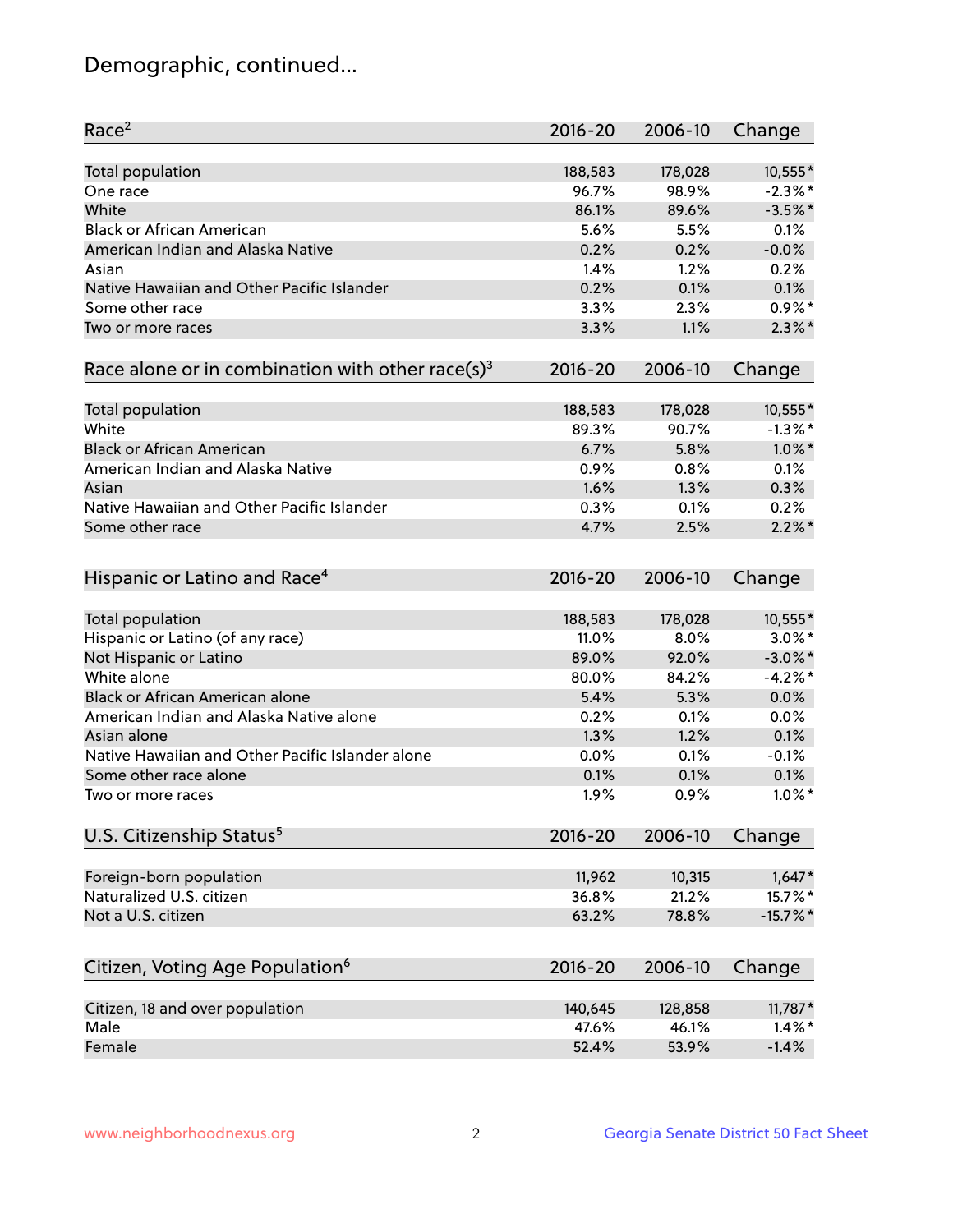#### Economic

| Income <sup>7</sup>                                 | $2016 - 20$ | 2006-10 | Change     |
|-----------------------------------------------------|-------------|---------|------------|
|                                                     |             |         |            |
| All households                                      | 68,869      | 67,555  | 1,314      |
| Less than \$10,000                                  | 6.4%        | 9.7%    | $-3.2\%$ * |
| \$10,000 to \$14,999                                | 6.7%        | 7.4%    | $-0.7%$    |
| \$15,000 to \$24,999                                | 10.6%       | 15.0%   | $-4.3\%$ * |
| \$25,000 to \$34,999                                | 10.2%       | 12.6%   | $-2.4\%$ * |
| \$35,000 to \$49,999                                | 14.7%       | 15.9%   | $-1.2%$    |
| \$50,000 to \$74,999                                | 20.0%       | 18.8%   | 1.2%       |
| \$75,000 to \$99,999                                | 13.4%       | 10.0%   | $3.4\%$ *  |
| \$100,000 to \$149,999                              | 11.8%       | 7.3%    | 4.5%*      |
| \$150,000 to \$199,999                              | $3.3\%$     | 1.8%    | $1.5%$ *   |
| \$200,000 or more                                   | 2.9%        | 1.6%    | $1.2\%$ *  |
| Median household income (dollars)                   | 51,504      | 39,447  | 12,057*    |
| Mean household income (dollars)                     | 65,581      | 51,628  | 13,953*    |
| With earnings                                       | 69.0%       | 73.0%   | $-4.0\%$ * |
| Mean earnings (dollars)                             | 66,183      | 52,738  | 13,445*    |
| <b>With Social Security</b>                         | 42.4%       | 35.8%   | $6.7%$ *   |
| Mean Social Security income (dollars)               | 19,861      | 15,042  | 4,819*     |
| With retirement income                              | 24.3%       | 18.2%   | $6.1\%$ *  |
| Mean retirement income (dollars)                    | 26,081      | 18,731  | $7,351*$   |
| With Supplemental Security Income                   | 5.7%        | 4.7%    | $0.9\%$ *  |
| Mean Supplemental Security Income (dollars)         | 9,103       | 7,334   | 1,769*     |
| With cash public assistance income                  | 1.6%        | 1.6%    | $-0.0%$    |
| Mean cash public assistance income (dollars)        | 1,205       | 2,939   | $-1,734*$  |
| With Food Stamp/SNAP benefits in the past 12 months | 13.3%       | 9.2%    | $4.1\%$ *  |
|                                                     |             |         |            |
| Families                                            | 48,585      | 48,415  | 170        |
| Less than \$10,000                                  | 3.5%        | 5.1%    | $-1.6\%$ * |
| \$10,000 to \$14,999                                | 3.6%        | 4.5%    | $-0.9%$    |
| \$15,000 to \$24,999                                | 7.0%        | 13.3%   | $-6.3\%$ * |
| \$25,000 to \$34,999                                | 8.7%        | 11.9%   | $-3.2\%$ * |
| \$35,000 to \$49,999                                | 16.1%       | 17.3%   | $-1.2%$    |
| \$50,000 to \$74,999                                | 21.7%       | 21.6%   | 0.1%       |
| \$75,000 to \$99,999                                | 16.1%       | 12.7%   | $3.4\%$ *  |
| \$100,000 to \$149,999                              | 15.0%       | 9.3%    | $5.7\%$ *  |
| \$150,000 to \$199,999                              | 4.4%        | 2.2%    | $2.2\%$ *  |
| \$200,000 or more                                   | 3.7%        | 2.1%    | $1.6\%$ *  |
| Median family income (dollars)                      | 62,640      | 48,010  | 14,630*    |
| Mean family income (dollars)                        | 76,122      | 59,770  | 16,352*    |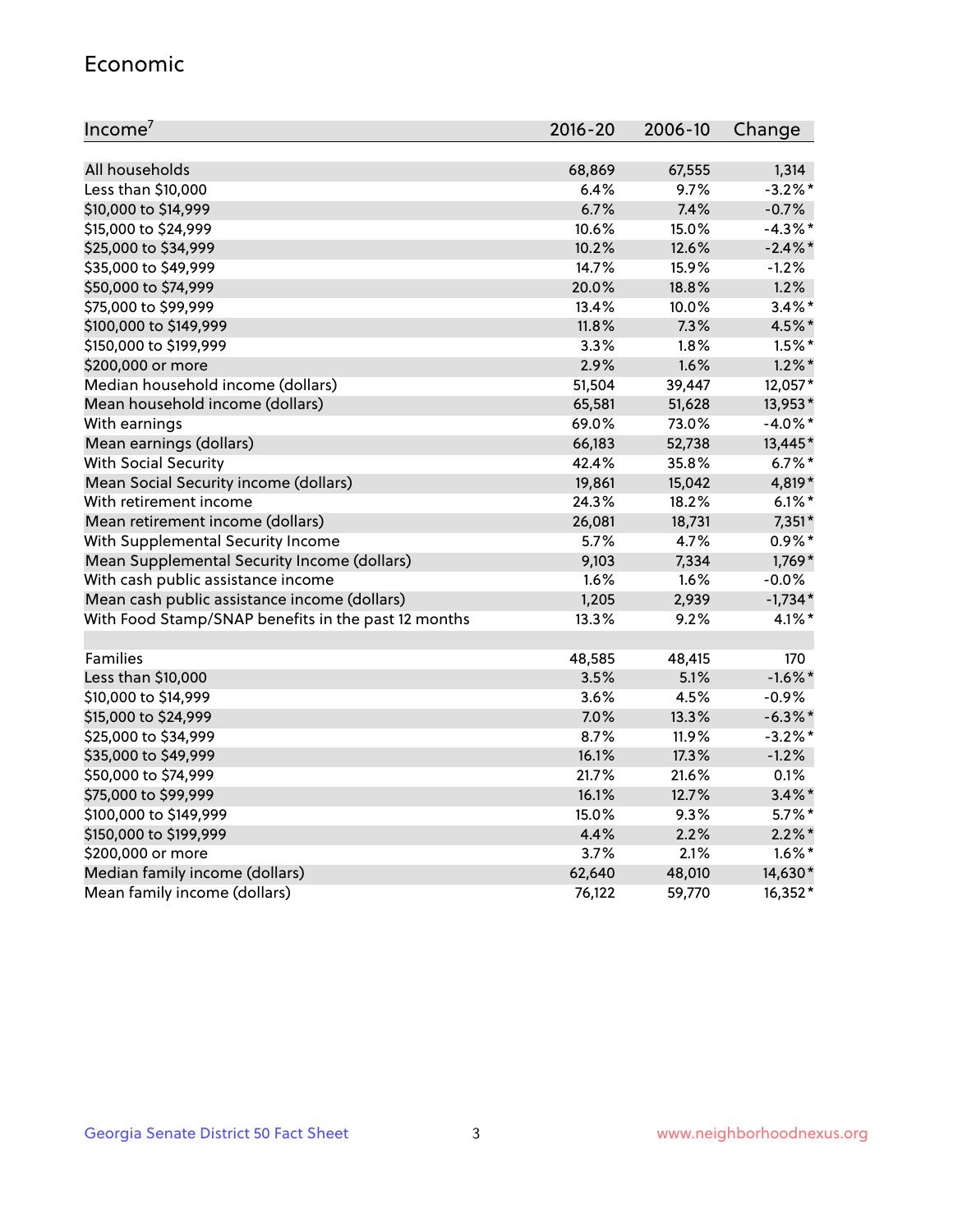## Economic, continued...

| Nonfamily households<br>19,139<br>1,144<br>20,283<br>Median nonfamily income (dollars)<br>5,180*<br>25,705<br>20,525<br>Mean nonfamily income (dollars)<br>8,744*<br>37,730<br>28,987<br>Median earnings for workers (dollars)<br>$6,516*$<br>30,220<br>23,704<br>Median earnings for male full-time, year-round workers<br>35,930<br>$6,029*$<br>41,959<br>(dollars)<br>Median earnings for female full-time, year-round workers<br>$6,510*$<br>27,739<br>34,250<br>(dollars)<br>5,198*<br>Per capita income (dollars)<br>24,946<br>19,747<br>Families and People Below Poverty Level <sup>9</sup><br>$2016 - 20$<br>Change<br>2006-10<br><b>All families</b><br>$-1.9%$ *<br>11.3%<br>13.2%<br>With related children under 18 years<br>16.4%<br>20.4%<br>$-4.0%$<br>With related children under 5 years only<br>15.2%<br>18.4%<br>$-3.2%$<br>7.3%<br>$-1.4%$<br>Married couple families<br>8.7%<br>With related children under 18 years<br>$-4.6\%$ *<br>8.6%<br>13.3%<br>With related children under 5 years only<br>4.8%<br>11.2%<br>$-6.5%$<br>Families with female householder, no husband present<br>27.9%<br>33.5%<br>$-5.6%$<br>With related children under 18 years<br>42.1%<br>40.6%<br>1.5%<br>12.1%<br>With related children under 5 years only<br>52.2%<br>40.1%<br>15.1%<br>17.6%<br>$-2.5%$ *<br>All people<br>Under 18 years<br>$-4.9%$<br>19.3%<br>24.2%<br>$-4.7%$ *<br>Related children under 18 years<br>19.0%<br>23.7%<br>Related children under 5 years<br>20.4%<br>27.8%<br>$-7.5%$<br>Related children 5 to 17 years<br>18.5%<br>$-3.7%$<br>22.2%<br>18 years and over<br>13.9%<br>15.4%<br>$-1.5%$<br>14.7%<br>18 to 64 years<br>16.1%<br>$-1.3%$<br>65 years and over<br>11.7%<br>13.1%<br>$-1.5%$<br>$-2.5%$ *<br>People in families<br>12.2%<br>14.7%<br>Unrelated individuals 15 years and over<br>31.5%<br>33.6%<br>$-2.1%$ | Income, continued <sup>8</sup> | $2016 - 20$ | 2006-10 | Change     |
|------------------------------------------------------------------------------------------------------------------------------------------------------------------------------------------------------------------------------------------------------------------------------------------------------------------------------------------------------------------------------------------------------------------------------------------------------------------------------------------------------------------------------------------------------------------------------------------------------------------------------------------------------------------------------------------------------------------------------------------------------------------------------------------------------------------------------------------------------------------------------------------------------------------------------------------------------------------------------------------------------------------------------------------------------------------------------------------------------------------------------------------------------------------------------------------------------------------------------------------------------------------------------------------------------------------------------------------------------------------------------------------------------------------------------------------------------------------------------------------------------------------------------------------------------------------------------------------------------------------------------------------------------------------------------------------------------------------------------------------------------------------------------------------------------------------------------------------------------------|--------------------------------|-------------|---------|------------|
|                                                                                                                                                                                                                                                                                                                                                                                                                                                                                                                                                                                                                                                                                                                                                                                                                                                                                                                                                                                                                                                                                                                                                                                                                                                                                                                                                                                                                                                                                                                                                                                                                                                                                                                                                                                                                                                            |                                |             |         |            |
|                                                                                                                                                                                                                                                                                                                                                                                                                                                                                                                                                                                                                                                                                                                                                                                                                                                                                                                                                                                                                                                                                                                                                                                                                                                                                                                                                                                                                                                                                                                                                                                                                                                                                                                                                                                                                                                            |                                |             |         |            |
|                                                                                                                                                                                                                                                                                                                                                                                                                                                                                                                                                                                                                                                                                                                                                                                                                                                                                                                                                                                                                                                                                                                                                                                                                                                                                                                                                                                                                                                                                                                                                                                                                                                                                                                                                                                                                                                            |                                |             |         |            |
|                                                                                                                                                                                                                                                                                                                                                                                                                                                                                                                                                                                                                                                                                                                                                                                                                                                                                                                                                                                                                                                                                                                                                                                                                                                                                                                                                                                                                                                                                                                                                                                                                                                                                                                                                                                                                                                            |                                |             |         |            |
|                                                                                                                                                                                                                                                                                                                                                                                                                                                                                                                                                                                                                                                                                                                                                                                                                                                                                                                                                                                                                                                                                                                                                                                                                                                                                                                                                                                                                                                                                                                                                                                                                                                                                                                                                                                                                                                            |                                |             |         |            |
|                                                                                                                                                                                                                                                                                                                                                                                                                                                                                                                                                                                                                                                                                                                                                                                                                                                                                                                                                                                                                                                                                                                                                                                                                                                                                                                                                                                                                                                                                                                                                                                                                                                                                                                                                                                                                                                            |                                |             |         |            |
|                                                                                                                                                                                                                                                                                                                                                                                                                                                                                                                                                                                                                                                                                                                                                                                                                                                                                                                                                                                                                                                                                                                                                                                                                                                                                                                                                                                                                                                                                                                                                                                                                                                                                                                                                                                                                                                            |                                |             |         |            |
|                                                                                                                                                                                                                                                                                                                                                                                                                                                                                                                                                                                                                                                                                                                                                                                                                                                                                                                                                                                                                                                                                                                                                                                                                                                                                                                                                                                                                                                                                                                                                                                                                                                                                                                                                                                                                                                            |                                |             |         |            |
|                                                                                                                                                                                                                                                                                                                                                                                                                                                                                                                                                                                                                                                                                                                                                                                                                                                                                                                                                                                                                                                                                                                                                                                                                                                                                                                                                                                                                                                                                                                                                                                                                                                                                                                                                                                                                                                            |                                |             |         |            |
|                                                                                                                                                                                                                                                                                                                                                                                                                                                                                                                                                                                                                                                                                                                                                                                                                                                                                                                                                                                                                                                                                                                                                                                                                                                                                                                                                                                                                                                                                                                                                                                                                                                                                                                                                                                                                                                            |                                |             |         |            |
|                                                                                                                                                                                                                                                                                                                                                                                                                                                                                                                                                                                                                                                                                                                                                                                                                                                                                                                                                                                                                                                                                                                                                                                                                                                                                                                                                                                                                                                                                                                                                                                                                                                                                                                                                                                                                                                            |                                |             |         |            |
|                                                                                                                                                                                                                                                                                                                                                                                                                                                                                                                                                                                                                                                                                                                                                                                                                                                                                                                                                                                                                                                                                                                                                                                                                                                                                                                                                                                                                                                                                                                                                                                                                                                                                                                                                                                                                                                            |                                |             |         |            |
|                                                                                                                                                                                                                                                                                                                                                                                                                                                                                                                                                                                                                                                                                                                                                                                                                                                                                                                                                                                                                                                                                                                                                                                                                                                                                                                                                                                                                                                                                                                                                                                                                                                                                                                                                                                                                                                            |                                |             |         |            |
|                                                                                                                                                                                                                                                                                                                                                                                                                                                                                                                                                                                                                                                                                                                                                                                                                                                                                                                                                                                                                                                                                                                                                                                                                                                                                                                                                                                                                                                                                                                                                                                                                                                                                                                                                                                                                                                            |                                |             |         |            |
|                                                                                                                                                                                                                                                                                                                                                                                                                                                                                                                                                                                                                                                                                                                                                                                                                                                                                                                                                                                                                                                                                                                                                                                                                                                                                                                                                                                                                                                                                                                                                                                                                                                                                                                                                                                                                                                            |                                |             |         |            |
|                                                                                                                                                                                                                                                                                                                                                                                                                                                                                                                                                                                                                                                                                                                                                                                                                                                                                                                                                                                                                                                                                                                                                                                                                                                                                                                                                                                                                                                                                                                                                                                                                                                                                                                                                                                                                                                            |                                |             |         |            |
|                                                                                                                                                                                                                                                                                                                                                                                                                                                                                                                                                                                                                                                                                                                                                                                                                                                                                                                                                                                                                                                                                                                                                                                                                                                                                                                                                                                                                                                                                                                                                                                                                                                                                                                                                                                                                                                            |                                |             |         |            |
|                                                                                                                                                                                                                                                                                                                                                                                                                                                                                                                                                                                                                                                                                                                                                                                                                                                                                                                                                                                                                                                                                                                                                                                                                                                                                                                                                                                                                                                                                                                                                                                                                                                                                                                                                                                                                                                            |                                |             |         |            |
|                                                                                                                                                                                                                                                                                                                                                                                                                                                                                                                                                                                                                                                                                                                                                                                                                                                                                                                                                                                                                                                                                                                                                                                                                                                                                                                                                                                                                                                                                                                                                                                                                                                                                                                                                                                                                                                            |                                |             |         |            |
|                                                                                                                                                                                                                                                                                                                                                                                                                                                                                                                                                                                                                                                                                                                                                                                                                                                                                                                                                                                                                                                                                                                                                                                                                                                                                                                                                                                                                                                                                                                                                                                                                                                                                                                                                                                                                                                            |                                |             |         |            |
|                                                                                                                                                                                                                                                                                                                                                                                                                                                                                                                                                                                                                                                                                                                                                                                                                                                                                                                                                                                                                                                                                                                                                                                                                                                                                                                                                                                                                                                                                                                                                                                                                                                                                                                                                                                                                                                            |                                |             |         |            |
|                                                                                                                                                                                                                                                                                                                                                                                                                                                                                                                                                                                                                                                                                                                                                                                                                                                                                                                                                                                                                                                                                                                                                                                                                                                                                                                                                                                                                                                                                                                                                                                                                                                                                                                                                                                                                                                            |                                |             |         |            |
|                                                                                                                                                                                                                                                                                                                                                                                                                                                                                                                                                                                                                                                                                                                                                                                                                                                                                                                                                                                                                                                                                                                                                                                                                                                                                                                                                                                                                                                                                                                                                                                                                                                                                                                                                                                                                                                            |                                |             |         |            |
|                                                                                                                                                                                                                                                                                                                                                                                                                                                                                                                                                                                                                                                                                                                                                                                                                                                                                                                                                                                                                                                                                                                                                                                                                                                                                                                                                                                                                                                                                                                                                                                                                                                                                                                                                                                                                                                            |                                |             |         |            |
|                                                                                                                                                                                                                                                                                                                                                                                                                                                                                                                                                                                                                                                                                                                                                                                                                                                                                                                                                                                                                                                                                                                                                                                                                                                                                                                                                                                                                                                                                                                                                                                                                                                                                                                                                                                                                                                            |                                |             |         |            |
|                                                                                                                                                                                                                                                                                                                                                                                                                                                                                                                                                                                                                                                                                                                                                                                                                                                                                                                                                                                                                                                                                                                                                                                                                                                                                                                                                                                                                                                                                                                                                                                                                                                                                                                                                                                                                                                            |                                |             |         |            |
|                                                                                                                                                                                                                                                                                                                                                                                                                                                                                                                                                                                                                                                                                                                                                                                                                                                                                                                                                                                                                                                                                                                                                                                                                                                                                                                                                                                                                                                                                                                                                                                                                                                                                                                                                                                                                                                            |                                |             |         |            |
|                                                                                                                                                                                                                                                                                                                                                                                                                                                                                                                                                                                                                                                                                                                                                                                                                                                                                                                                                                                                                                                                                                                                                                                                                                                                                                                                                                                                                                                                                                                                                                                                                                                                                                                                                                                                                                                            |                                |             |         |            |
|                                                                                                                                                                                                                                                                                                                                                                                                                                                                                                                                                                                                                                                                                                                                                                                                                                                                                                                                                                                                                                                                                                                                                                                                                                                                                                                                                                                                                                                                                                                                                                                                                                                                                                                                                                                                                                                            |                                |             |         |            |
|                                                                                                                                                                                                                                                                                                                                                                                                                                                                                                                                                                                                                                                                                                                                                                                                                                                                                                                                                                                                                                                                                                                                                                                                                                                                                                                                                                                                                                                                                                                                                                                                                                                                                                                                                                                                                                                            |                                |             |         |            |
|                                                                                                                                                                                                                                                                                                                                                                                                                                                                                                                                                                                                                                                                                                                                                                                                                                                                                                                                                                                                                                                                                                                                                                                                                                                                                                                                                                                                                                                                                                                                                                                                                                                                                                                                                                                                                                                            |                                |             |         |            |
|                                                                                                                                                                                                                                                                                                                                                                                                                                                                                                                                                                                                                                                                                                                                                                                                                                                                                                                                                                                                                                                                                                                                                                                                                                                                                                                                                                                                                                                                                                                                                                                                                                                                                                                                                                                                                                                            |                                |             |         |            |
|                                                                                                                                                                                                                                                                                                                                                                                                                                                                                                                                                                                                                                                                                                                                                                                                                                                                                                                                                                                                                                                                                                                                                                                                                                                                                                                                                                                                                                                                                                                                                                                                                                                                                                                                                                                                                                                            | Non-Hispanic white people      | 13.5%       | 15.3%   | $-1.8\%$ * |
| Black or African-American people<br>21.1%<br>35.9%<br>$-14.7\%$ *                                                                                                                                                                                                                                                                                                                                                                                                                                                                                                                                                                                                                                                                                                                                                                                                                                                                                                                                                                                                                                                                                                                                                                                                                                                                                                                                                                                                                                                                                                                                                                                                                                                                                                                                                                                          |                                |             |         |            |
| Asian people<br>9.9%<br>24.5%<br>14.6%                                                                                                                                                                                                                                                                                                                                                                                                                                                                                                                                                                                                                                                                                                                                                                                                                                                                                                                                                                                                                                                                                                                                                                                                                                                                                                                                                                                                                                                                                                                                                                                                                                                                                                                                                                                                                     |                                |             |         |            |
| $-8.5\%$ *<br>Hispanic or Latino people<br>21.1%<br>29.6%                                                                                                                                                                                                                                                                                                                                                                                                                                                                                                                                                                                                                                                                                                                                                                                                                                                                                                                                                                                                                                                                                                                                                                                                                                                                                                                                                                                                                                                                                                                                                                                                                                                                                                                                                                                                  |                                |             |         |            |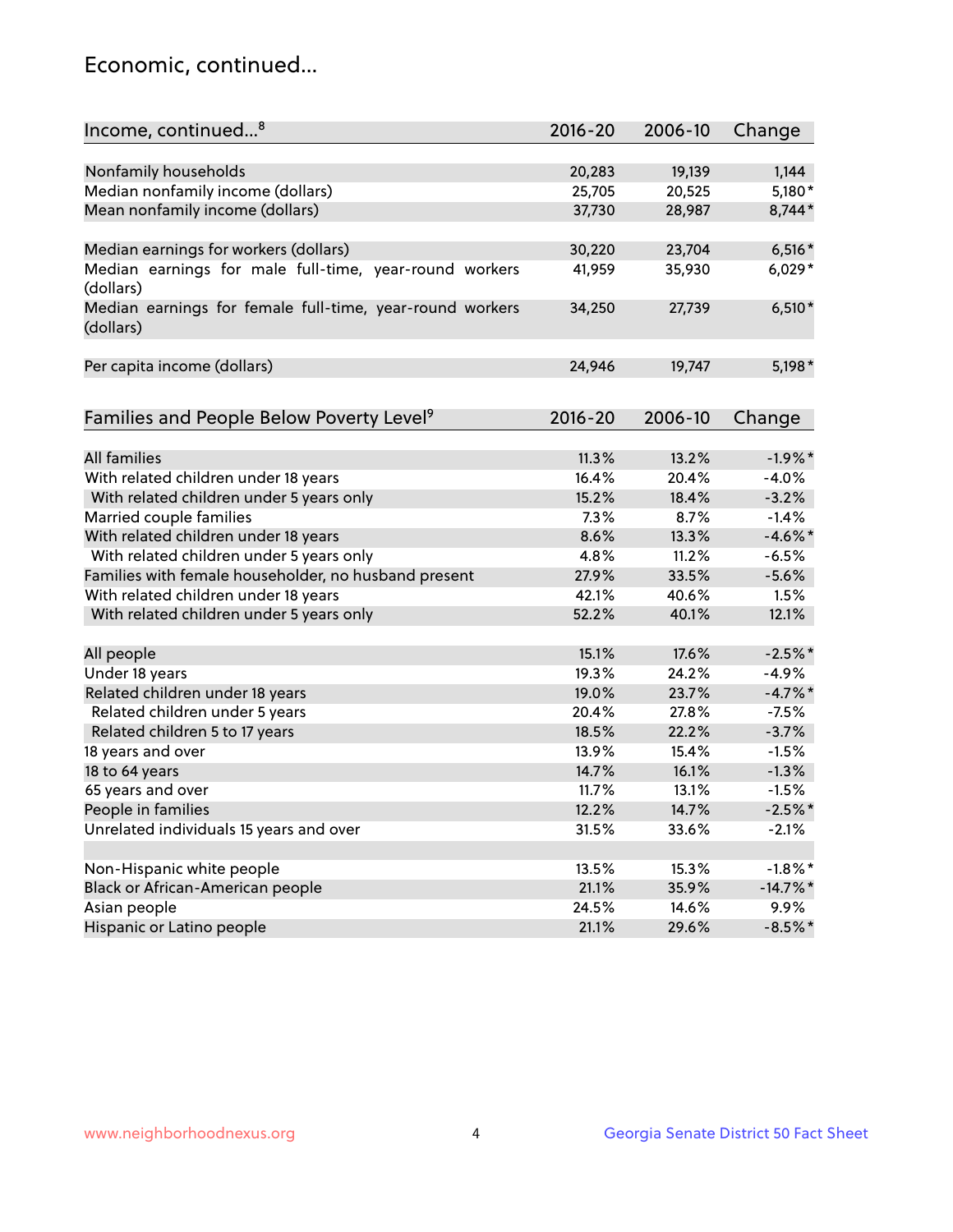## Employment

| Employment Status <sup>10</sup>                                             | 2016-20     | 2006-10 | Change     |
|-----------------------------------------------------------------------------|-------------|---------|------------|
|                                                                             |             |         |            |
| Population 16 years and over<br>In labor force                              | 152,741     | 141,314 | $11,427*$  |
| Civilian labor force                                                        | 54.2%       | 57.4%   | $-3.2\%$ * |
|                                                                             | 54.1%       | 57.4%   | $-3.2\%$ * |
| Employed                                                                    | 52.2%       | 52.9%   | $-0.7%$    |
| Unemployed                                                                  | 2.0%        | 4.5%    | $-2.5%$    |
| <b>Armed Forces</b>                                                         | 0.0%        | 0.1%    | $-0.0%$    |
| Not in labor force                                                          | 45.8%       | 42.6%   | $3.2\%$ *  |
| Civilian labor force                                                        | 82,706      | 81,051  | 1,655      |
| <b>Unemployment Rate</b>                                                    | 3.6%        | 7.8%    | $-4.2%$    |
|                                                                             |             |         |            |
| Females 16 years and over                                                   | 79,859      | 75,308  | $4,551*$   |
| In labor force                                                              | 48.4%       | 50.7%   | $-2.3%$    |
| Civilian labor force                                                        | 48.4%       | 50.7%   | $-2.3%$    |
| Employed                                                                    | 46.6%       | 46.9%   | $-0.3%$    |
| Own children of the householder under 6 years                               | 12,095      | 12,318  | $-224$     |
|                                                                             | 63.4%       | 61.9%   | 1.4%       |
| All parents in family in labor force                                        |             |         |            |
| Own children of the householder 6 to 17 years                               | 26,037      | 26,444  | $-408$     |
| All parents in family in labor force                                        | 69.0%       | 71.8%   | $-2.8%$    |
|                                                                             |             |         |            |
| Industry <sup>11</sup>                                                      | $2016 - 20$ | 2006-10 | Change     |
|                                                                             |             |         |            |
| Civilian employed population 16 years and over                              | 79,718      | 74,729  | 4,989*     |
| Agriculture, forestry, fishing and hunting, and mining                      | 2.7%        | 3.3%    | $-0.6%$    |
| Construction                                                                | 6.6%        | 10.2%   | $-3.6\%$ * |
| Manufacturing                                                               | 18.0%       | 16.5%   | $1.5%$ *   |
| Wholesale trade                                                             | 2.7%        | 3.3%    | $-0.6%$    |
| Retail trade                                                                | 12.0%       | 12.0%   | 0.0%       |
| Transportation and warehousing, and utilities                               | 5.6%        | 4.4%    | $1.2\%$ *  |
| Information                                                                 | 1.7%        | 1.5%    | 0.2%       |
| Finance and insurance, and real estate and rental and leasing               | 3.3%        | 4.5%    | $-1.2\%$ * |
| Professional, scientific, and management, and administrative                | 7.7%        | 7.1%    | 0.7%       |
| and waste management services                                               |             |         |            |
| Educational services, and health care and social assistance                 | 21.2%       | 19.9%   | 1.3%       |
| Arts, entertainment, and recreation, and accommodation and<br>food services | 9.1%        | 8.1%    | 1.0%       |
| Other services, except public administration                                | 4.9%        | 5.1%    | $-0.2%$    |
| Public administration                                                       | 4.5%        | 4.2%    | 0.3%       |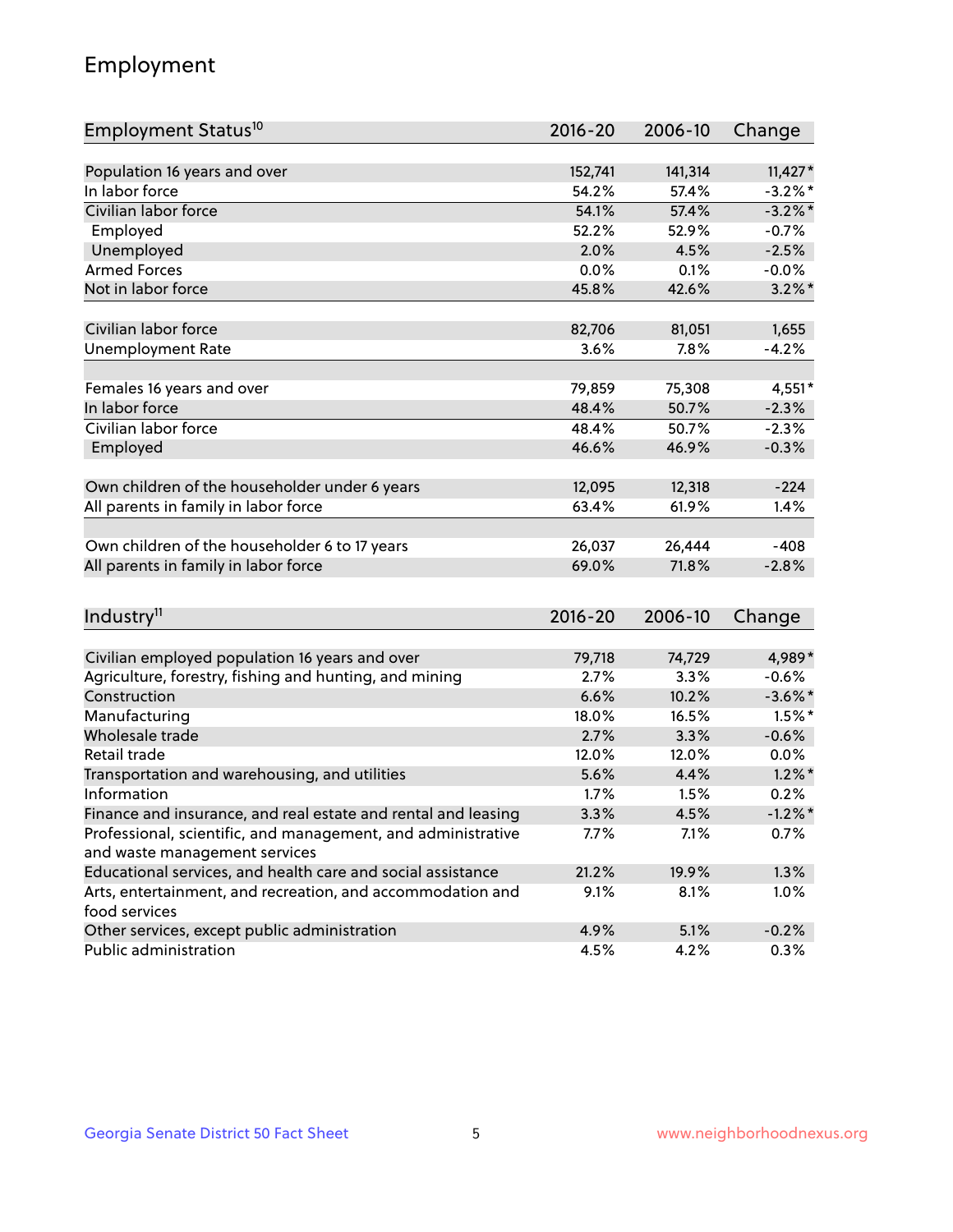## Employment, continued...

| Occupation <sup>12</sup>                                     | $2016 - 20$ | 2006-10 | Change     |
|--------------------------------------------------------------|-------------|---------|------------|
| Civilian employed population 16 years and over               | 79,718      | 74,729  | 4,989*     |
| Management, business, science, and arts occupations          | 29.4%       | 25.7%   | $3.7\%$ *  |
| Service occupations                                          | 18.0%       | 16.4%   | 1.6%       |
| Sales and office occupations                                 | 20.7%       | 25.3%   | $-4.6\%$ * |
| and<br>Natural<br>resources,<br>construction,<br>maintenance | 10.7%       | 14.8%   | $-4.1\%$ * |
| occupations                                                  |             |         |            |
| Production, transportation, and material moving occupations  | 21.2%       | 17.8%   | $3.4\%$ *  |
| Class of Worker <sup>13</sup>                                | $2016 - 20$ | 2006-10 | Change     |
|                                                              |             |         |            |
| Civilian employed population 16 years and over               | 79,718      | 74,729  | 4,989*     |
| Private wage and salary workers                              | 78.5%       | 75.7%   | $2.8\%$ *  |
| Government workers                                           | 14.4%       | 15.0%   | $-0.6%$    |
| Self-employed in own not incorporated business workers       | 7.0%        | 8.9%    | $-1.9%$ *  |
| Unpaid family workers                                        | 0.1%        | 0.5%    | $-0.3%$    |
| Job Flows <sup>14</sup>                                      | 2019        | 2010    | Change     |
|                                                              |             |         |            |
| Total Jobs in district                                       | 57,754      | 49,676  | 8,078      |
| Held by residents of district                                | 52.8%       | 57.1%   | $-4.3%$    |
| Held by non-residents of district                            | 47.2%       | 42.9%   | 4.3%       |
| Jobs by Industry Sector <sup>15</sup>                        | 2019        | 2010    | Change     |
|                                                              |             |         |            |
| Total Jobs in district                                       | 57,754      | 49,676  | 8,078      |
| Goods Producing sectors                                      | 27.0%       | 23.3%   | 3.7%       |
| Trade, Transportation, and Utilities sectors                 | 21.3%       | 20.0%   | 1.3%       |
| All Other Services sectors                                   | 51.7%       | 56.7%   | $-5.0%$    |
| Total Jobs in district held by district residents            | 30,499      | 28,389  | 2,110      |
| <b>Goods Producing sectors</b>                               | 28.9%       | 25.8%   | 3.0%       |
| Trade, Transportation, and Utilities sectors                 | 15.9%       | 14.7%   | 1.2%       |
| All Other Services sectors                                   | 55.3%       | 59.5%   | $-4.2%$    |
|                                                              |             |         |            |
| Jobs by Earnings <sup>16</sup>                               | 2019        | 2010    | Change     |
|                                                              |             |         |            |
| Total Jobs in district                                       | 57,754      | 49,676  | 8,078      |
| Jobs with earnings \$1250/month or less                      | 25.6%       | 29.9%   | $-4.4%$    |
| Jobs with earnings \$1251/month to \$3333/month              | 42.1%       | 47.4%   | $-5.3%$    |
| Jobs with earnings greater than \$3333/month                 | 32.3%       | 22.7%   | 9.6%       |
| Total Jobs in district held by district residents            | 30,499      | 28,389  | 2,110      |
| Jobs with earnings \$1250/month or less                      | 24.9%       | 28.5%   | $-3.6%$    |
| Jobs with earnings \$1251/month to \$3333/month              | 43.5%       | 49.9%   | $-6.4%$    |
| Jobs with earnings greater than \$3333/month                 | 31.6%       | 21.6%   | 10.1%      |
|                                                              |             |         |            |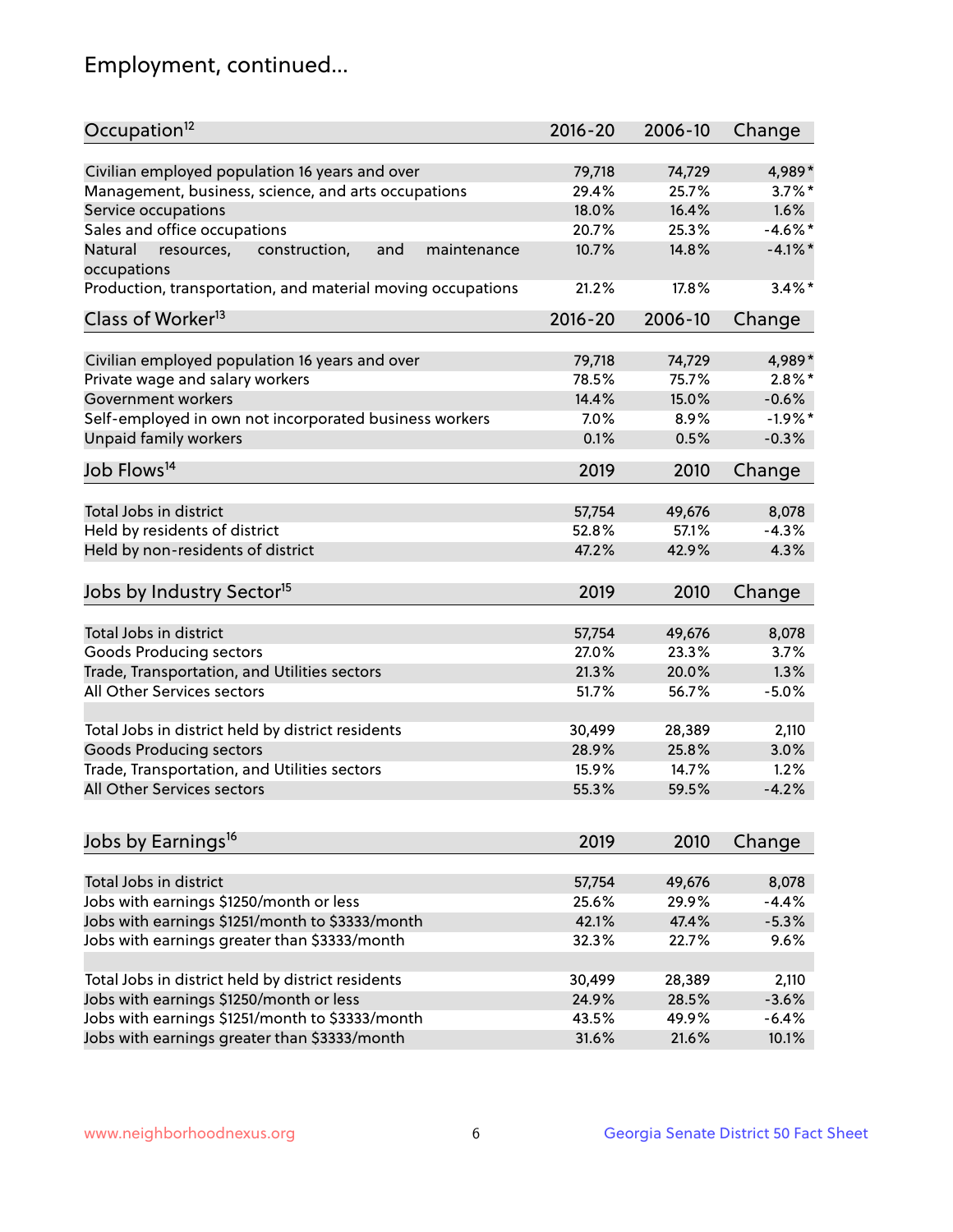## Employment, continued...

| Jobs by Age of Worker <sup>17</sup>               | 2019   | 2010   | Change  |
|---------------------------------------------------|--------|--------|---------|
|                                                   |        |        |         |
| Total Jobs in district                            | 57,754 | 49,676 | 8,078   |
| Jobs with workers age 29 or younger               | 24.6%  | 23.2%  | 1.4%    |
| Jobs with workers age 30 to 54                    | 51.8%  | 56.9%  | $-5.1%$ |
| Jobs with workers age 55 or older                 | 23.6%  | 19.8%  | 3.7%    |
|                                                   |        |        |         |
| Total Jobs in district held by district residents | 30,499 | 28.389 | 2,110   |
| Jobs with workers age 29 or younger               | 22.5%  | 21.0%  | 1.5%    |
| Jobs with workers age 30 to 54                    | 52.0%  | 57.4%  | $-5.4%$ |
| Jobs with workers age 55 or older                 | 25.5%  | 21.6%  | 3.9%    |
|                                                   |        |        |         |

#### Education

| School Enrollment <sup>18</sup>                | $2016 - 20$ | 2006-10 | Change    |
|------------------------------------------------|-------------|---------|-----------|
|                                                |             |         |           |
| Population 3 years and over enrolled in school | 42,499      | 43,441  | $-942$    |
| Nursery school, preschool                      | 5.2%        | 5.3%    | $-0.1%$   |
| Kindergarten                                   | 5.1%        | 5.7%    | $-0.6%$   |
| Elementary school (grades 1-8)                 | 43.3%       | 43.0%   | 0.3%      |
| High school (grades 9-12)                      | 23.4%       | 20.9%   | $2.5\%$ * |
| College or graduate school                     | 23.0%       | 25.2%   | $-2.2%$   |
| Educational Attainment <sup>19</sup>           | $2016 - 20$ | 2006-10 | Change    |
|                                                |             |         |           |
| Population 25 years and over                   | 129,961     | 119,330 | 10,630*   |
| Less than 9th grade                            | 7.4%        | 9.1%    | $-1.7%$   |
| 9th to 12th grade, no diploma                  | 12.5%       | 15.0%   | $-2.5%$ * |
| High school graduate (includes equivalency)    | 33.7%       | 36.7%   | $-2.9%$ * |
| Some college, no degree                        | 19.0%       | 17.4%   | $1.7\%$ * |
| Associate's degree                             | 7.1%        | 5.7%    | $1.3\%$ * |
| Bachelor's degree                              | 11.4%       | 9.8%    | $1.5\%$ * |
| Graduate or professional degree                | 8.9%        | 6.3%    | $2.6\%$ * |
|                                                |             |         |           |
| Percent high school graduate or higher         | 80.1%       | 75.9%   | $4.2\%$ * |
| Percent bachelor's degree or higher            | 20.2%       | 16.1%   | $4.1\%$ * |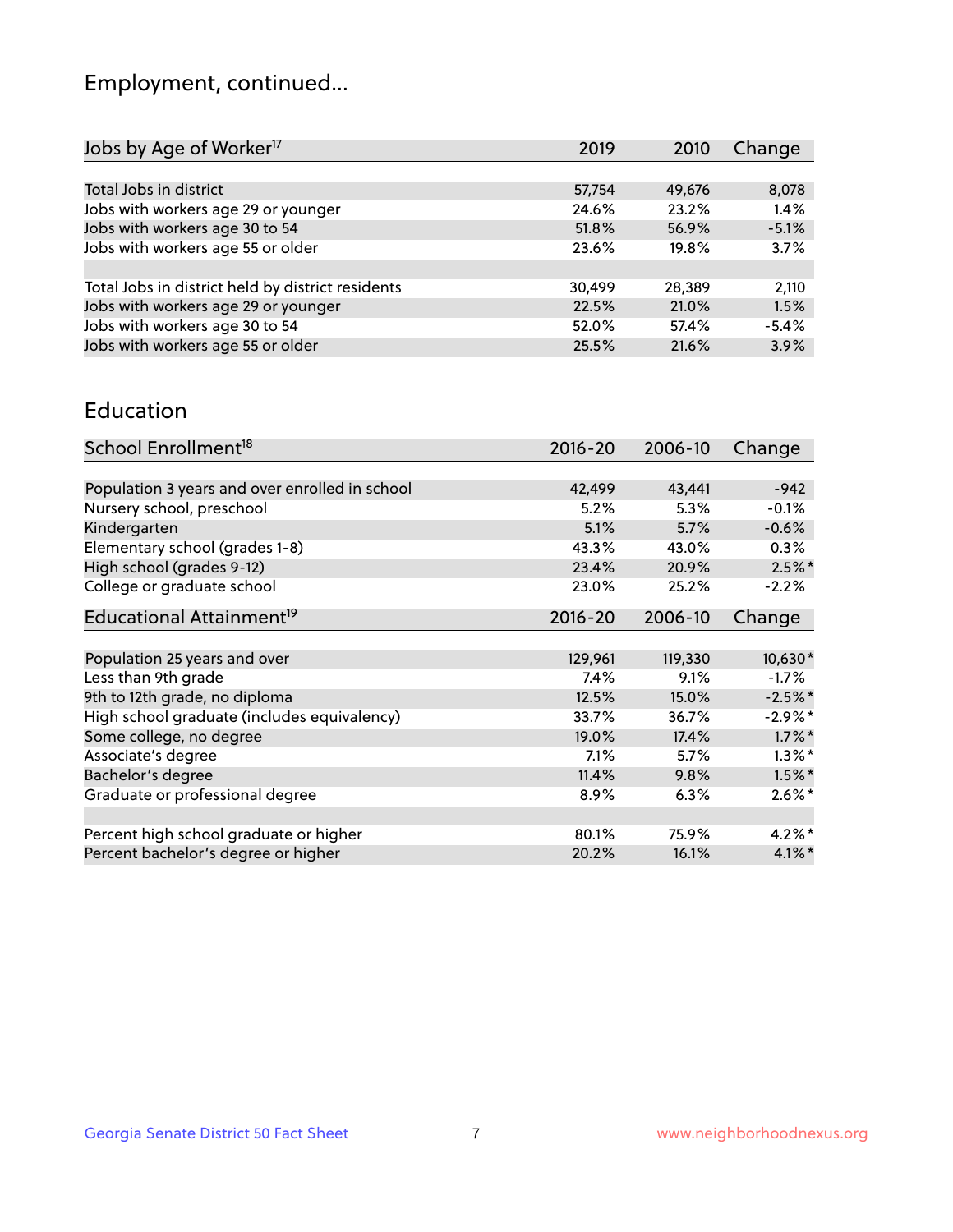## Housing

| Households by Type <sup>20</sup>                     | 2016-20     | 2006-10 | Change     |
|------------------------------------------------------|-------------|---------|------------|
|                                                      |             |         |            |
| <b>Total households</b>                              | 68,869      | 67,555  | 1,314      |
| Family households (families)                         | 70.5%       | 71.7%   | $-1.1%$    |
| With own children under 18 years                     | 25.5%       | 28.2%   | $-2.7%$    |
| Married-couple family                                | 55.5%       | 56.4%   | $-0.9%$    |
| With own children of the householder under 18 years  | 19.0%       | 20.7%   | $-1.7%$ *  |
| Male householder, no wife present, family            | 4.4%        | 4.4%    | 0.0%       |
| With own children of the householder under 18 years  | 1.8%        | 2.1%    | $-0.3%$    |
| Female householder, no husband present, family       | 10.6%       | 10.9%   | $-0.2%$    |
| With own children of the householder under 18 years  | 4.7%        | 5.4%    | $-0.7%$    |
| Nonfamily households                                 | 29.5%       | 28.3%   | 1.1%       |
| Householder living alone                             | 25.4%       | 24.1%   | 1.3%       |
| 65 years and over                                    | 12.8%       | 10.6%   | $2.2\%$ *  |
| Households with one or more people under 18 years    | 29.8%       | 33.0%   | $-3.2\%$ * |
| Households with one or more people 65 years and over | 37.9%       | 29.7%   | $8.3\%$ *  |
| Average household size                               | 2.66        | 2.52    | $0.14*$    |
| Average family size                                  | 3.20        | 2.99    | $0.21*$    |
|                                                      |             |         |            |
| Housing Occupancy <sup>21</sup>                      | $2016 - 20$ | 2006-10 | Change     |
| Total housing units                                  | 90,664      | 86,950  | $3,713*$   |
| Occupied housing units                               | 76.0%       | 77.7%   | $-1.7%$ *  |
| Vacant housing units                                 | 24.0%       | 22.3%   | $1.7\%$ *  |
|                                                      |             |         |            |
| Homeowner vacancy rate                               | 1.6         | 3.0     | $-1.4$     |
| Rental vacancy rate                                  | 9.3         | 12.1    | $-2.8$     |
| Units in Structure <sup>22</sup>                     | 2016-20     | 2006-10 | Change     |
| Total housing units                                  | 90,664      | 86,950  | $3,713*$   |
| 1-unit, detached                                     | 73.0%       | 71.0%   | $2.0\%$ *  |
| 1-unit, attached                                     | 1.1%        | 0.8%    | 0.2%       |
| 2 units                                              | 1.6%        | 1.7%    | $-0.1%$    |
| 3 or 4 units                                         | 1.9%        | 1.9%    | 0.0%       |
| 5 to 9 units                                         | 1.6%        | 1.8%    | $-0.2%$    |
|                                                      |             |         |            |
| 10 to 19 units                                       | 0.9%        | 0.8%    | 0.1%       |
| 20 or more units                                     | 1.0%        | 0.5%    | 0.6%       |
| Mobile home                                          | 18.9%       | 21.5%   | $-2.6\%$ * |
| Boat, RV, van, etc.                                  | 0.1%        | 0.1%    | $-0.1%$    |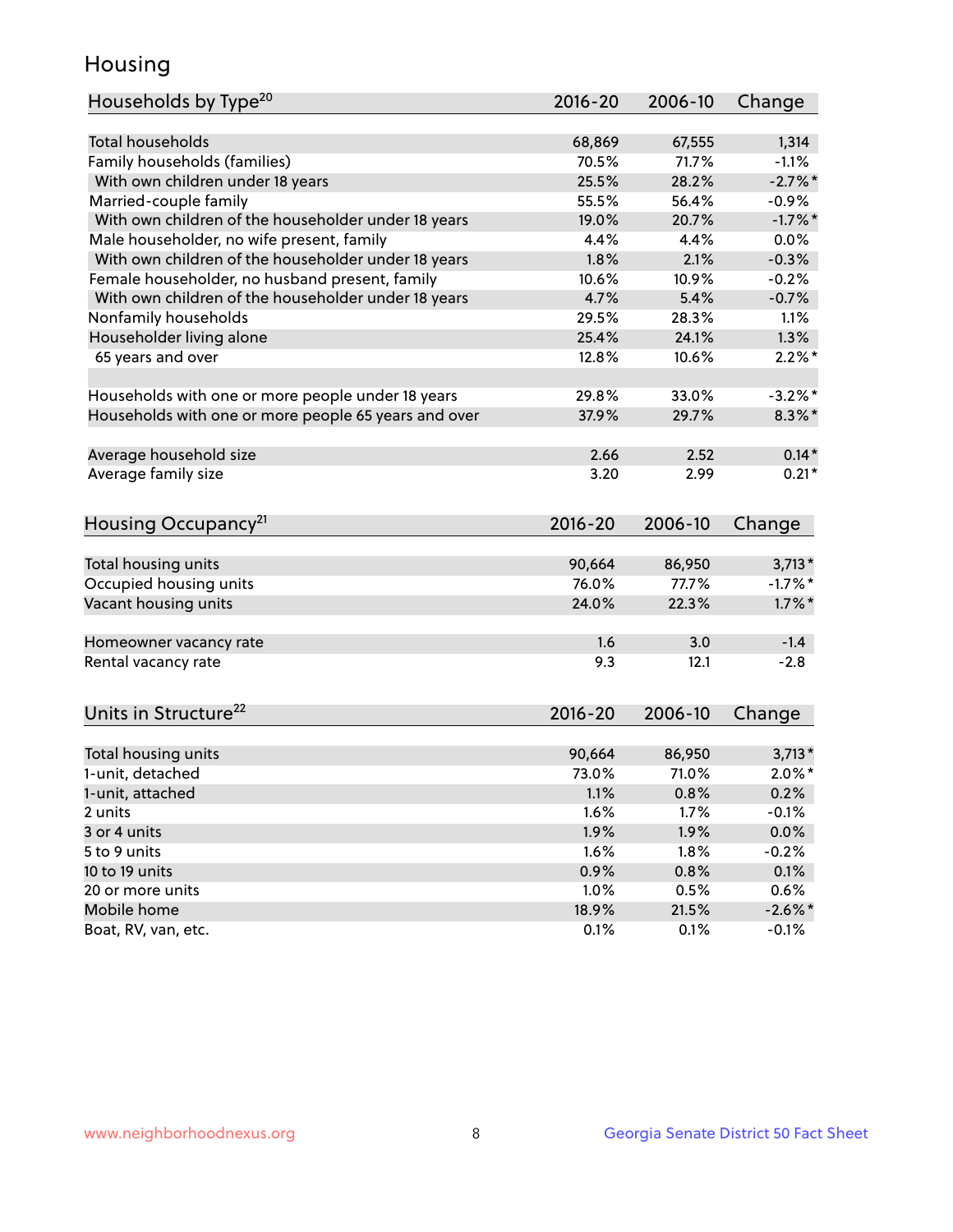## Housing, Continued...

| Year Structure Built <sup>23</sup>             | 2016-20     | 2006-10 | Change     |
|------------------------------------------------|-------------|---------|------------|
| Total housing units                            | 90,664      | 86,950  | $3,713*$   |
| Built 2014 or later                            | 1.7%        | (X)     | (X)        |
| Built 2010 to 2013                             | 1.7%        | (X)     | (X)        |
| Built 2000 to 2009                             | 22.0%       | 13.4%   | $8.6\%$ *  |
| Built 1990 to 1999                             | 23.8%       | 25.1%   | $-1.2%$    |
| Built 1980 to 1989                             | 17.2%       | 21.3%   | $-4.0\%$ * |
| Built 1970 to 1979                             | 13.4%       | 14.4%   | $-1.0%$    |
| Built 1960 to 1969                             | 7.3%        | 9.1%    | $-1.8\%$ * |
| Built 1950 to 1959                             | 6.1%        | 6.9%    | $-0.8%$    |
| Built 1940 to 1949                             | 2.2%        | 4.3%    | $-2.0\%$ * |
| Built 1939 or earlier                          | 4.4%        | 5.6%    | $-1.2%$ *  |
| Housing Tenure <sup>24</sup>                   | $2016 - 20$ | 2006-10 | Change     |
|                                                |             |         |            |
| Occupied housing units                         | 68,869      | 67,555  | 1,314      |
| Owner-occupied                                 | 74.8%       | 74.8%   | 0.0%       |
| Renter-occupied                                | 25.2%       | 25.2%   | $-0.0%$    |
| Average household size of owner-occupied unit  | 2.69        | 2.52    | $0.17*$    |
| Average household size of renter-occupied unit | 2.57        | 2.52    | 0.04       |
| Residence 1 Year Ago <sup>25</sup>             | $2016 - 20$ | 2006-10 | Change     |
| Population 1 year and over                     | 186,580     | 175,938 | 10,642*    |
| Same house                                     | 89.5%       | 88.7%   | 0.9%       |
| Different house in the U.S.                    | 9.9%        | 11.3%   | $-1.4\%$ * |
| Same county                                    | 4.1%        | 5.4%    | $-1.4\%$ * |
| Different county                               | 5.8%        | 5.8%    | 0.0%       |
| Same state                                     | 4.4%        | 4.4%    | $-0.0%$    |
| Different state                                | 1.4%        | 1.4%    | 0.0%       |
| Abroad                                         | 0.6%        | 0.1%    | 0.5%       |
| Value of Housing Unit <sup>26</sup>            | $2016 - 20$ | 2006-10 | Change     |
|                                                |             |         |            |
| Owner-occupied units                           | 51,538      | 50,547  | 991        |
| Less than \$50,000                             | 9.1%        | 12.4%   | $-3.3%$    |
| \$50,000 to \$99,999                           | 18.2%       | 19.1%   | $-1.0%$    |
| \$100,000 to \$149,999                         | 19.1%       | 19.9%   | $-0.7%$    |
| \$150,000 to \$199,999                         | 18.5%       | 16.8%   | $1.7\%$ *  |
| \$200,000 to \$299,999                         | 17.5%       | 15.8%   | 1.7%       |
| \$300,000 to \$499,999                         | 11.7%       | 9.8%    | $1.9\%$ *  |
| \$500,000 to \$999,999                         | 4.6%        | 4.7%    | $-0.1%$    |
| \$1,000,000 or more                            | 1.3%        | 1.5%    | $-0.2%$    |
| Median (dollars)                               | 157,834     | 146,160 | $11,675*$  |
| Mortgage Status <sup>27</sup>                  | $2016 - 20$ | 2006-10 | Change     |
| Owner-occupied units                           | 51,538      | 50,547  | 991        |
| Housing units with a mortgage                  | 49.1%       | 56.2%   | $-7.1\%$ * |
| Housing units without a mortgage               | 50.9%       | 43.8%   | $7.1\%$ *  |
|                                                |             |         |            |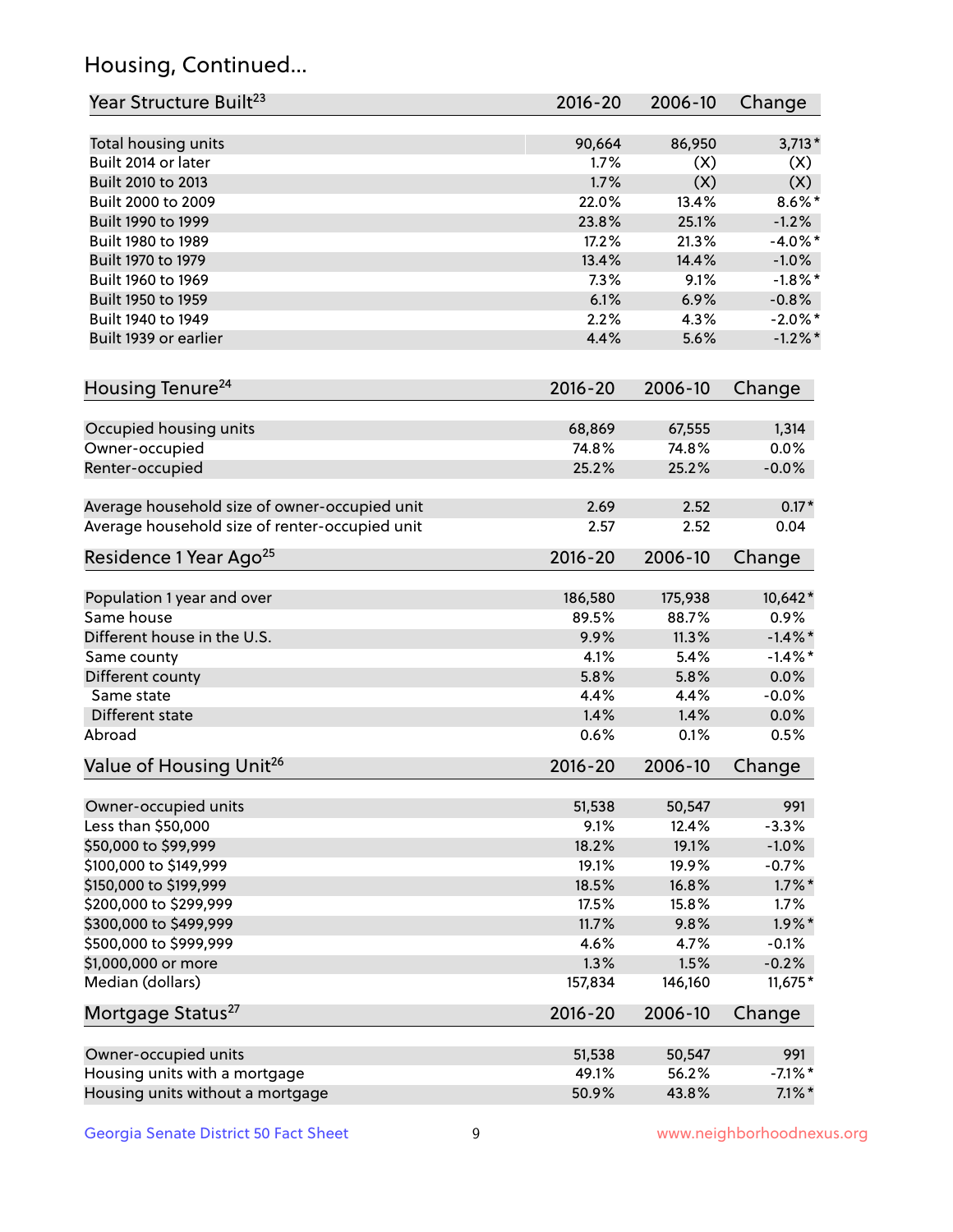## Housing, Continued...

| Selected Monthly Owner Costs <sup>28</sup>                                            | $2016 - 20$ | 2006-10 | Change     |
|---------------------------------------------------------------------------------------|-------------|---------|------------|
| Housing units with a mortgage                                                         | 25,284      | 28,398  | $-3,114*$  |
| Less than \$300                                                                       | 0.2%        | 0.3%    | $-0.1%$    |
| \$300 to \$499                                                                        | 2.5%        | 2.8%    | $-0.3%$    |
| \$500 to \$999                                                                        | 32.0%       | 38.1%   | $-6.1\%$ * |
| \$1,000 to \$1,499                                                                    | 35.5%       | 32.7%   | 2.8%       |
| \$1,500 to \$1,999                                                                    | 16.0%       | 15.4%   | 0.6%       |
| \$2,000 to \$2,999                                                                    | 11.4%       | 7.8%    | $3.6\%$ *  |
| \$3,000 or more                                                                       | 2.4%        | 3.0%    | $-0.6\%$   |
| Median (dollars)                                                                      | 1,186       | 1,116   | $70*$      |
| Housing units without a mortgage                                                      | 26,254      | 22,149  | 4,105*     |
| Less than \$150                                                                       | 4.1%        | 8.2%    | $-4.1%$    |
| \$150 to \$249                                                                        | 15.1%       | 23.7%   | $-8.6\%$ * |
| \$250 to \$349                                                                        | 24.9%       | 25.5%   | $-0.6%$    |
| \$350 to \$499                                                                        | 29.5%       | 26.2%   | $3.3\%$ *  |
| \$500 to \$699                                                                        | 16.4%       | 10.3%   | $6.1\%$ *  |
| \$700 or more                                                                         | 9.9%        | 6.0%    | $3.8\%$ *  |
| Median (dollars)                                                                      | 376         | 319     | $57*$      |
| Household Income <sup>29</sup>                                                        |             |         |            |
| Housing units with a mortgage (excluding units where<br>SMOCAPI cannot be computed)   | 25,162      | 28,185  | $-3,024*$  |
| Less than 20.0 percent                                                                | 46.6%       | 34.0%   | 12.6%*     |
| 20.0 to 24.9 percent                                                                  | 16.6%       | 15.7%   | 0.8%       |
| 25.0 to 29.9 percent                                                                  | 8.8%        | 11.3%   | $-2.5%$ *  |
| 30.0 to 34.9 percent                                                                  | 6.3%        | 8.3%    | $-1.9\%$ * |
| 35.0 percent or more                                                                  | 21.6%       | 30.7%   | $-9.1\%$ * |
| Not computed                                                                          | 123         | 212     | -90        |
| Housing unit without a mortgage (excluding units where<br>SMOCAPI cannot be computed) | 25,704      | 21,823  | 3,882*     |
| Less than 10.0 percent                                                                | 49.2%       | 44.4%   | 4.8%*      |
| 10.0 to 14.9 percent                                                                  | 19.0%       | 19.2%   | $-0.1%$    |
| 15.0 to 19.9 percent                                                                  | 9.1%        | 11.2%   | $-2.0\%$ * |
| 20.0 to 24.9 percent                                                                  | 6.5%        | 6.4%    | 0.1%       |
| 25.0 to 29.9 percent                                                                  | 3.8%        | 4.9%    | $-1.1%$    |
| 30.0 to 34.9 percent                                                                  | 3.9%        | 3.2%    | 0.7%       |
| 35.0 percent or more                                                                  | 8.4%        | 10.8%   | $-2.3%$    |
| Not computed                                                                          | 550         | 326     | 224        |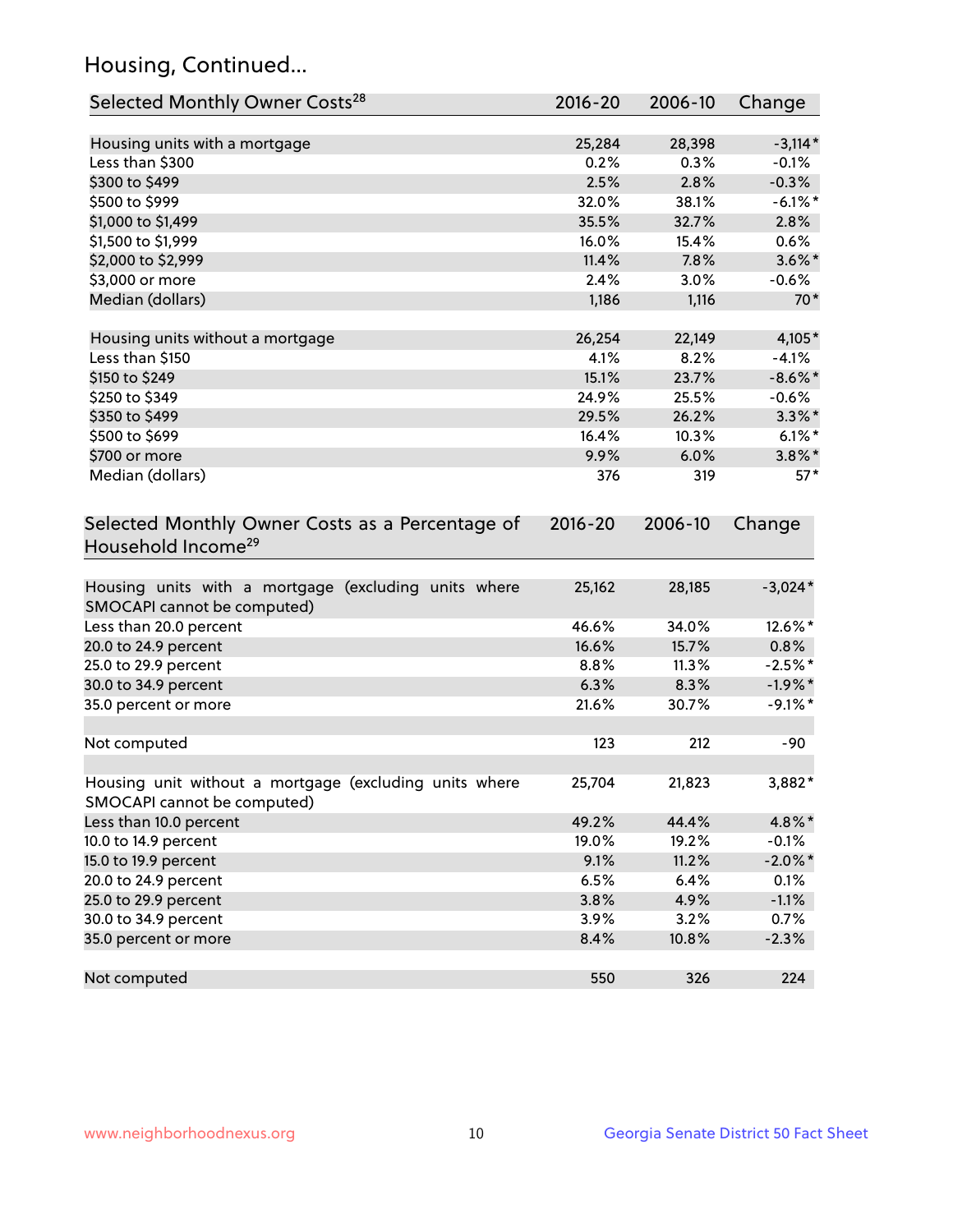## Housing, Continued...

| Gross Rent <sup>30</sup>                                     | 2016-20     | 2006-10 | Change     |
|--------------------------------------------------------------|-------------|---------|------------|
|                                                              |             |         |            |
| Occupied units paying rent                                   | 15,420      | 14,276  | 1,145      |
| Less than \$200                                              | $1.3\%$     | 4.2%    | $-2.9%$    |
| \$200 to \$499                                               | 13.6%       | 24.4%   | $-10.8%$   |
| \$500 to \$749                                               | 30.9%       | 39.5%   | $-8.6%$    |
| \$750 to \$999                                               | 31.7%       | 21.9%   | $9.8\%$ *  |
| \$1,000 to \$1,499                                           | 19.7%       | 8.0%    | $11.7\%$ * |
| \$1,500 to \$1,999                                           | 2.0%        | 1.1%    | 0.9%       |
| \$2,000 or more                                              | 0.8%        | 0.9%    | $-0.1%$    |
| Median (dollars)                                             | 776         | 637     | $139*$     |
|                                                              |             |         |            |
| No rent paid                                                 | 1,910       | 2,732   | $-822*$    |
|                                                              |             |         |            |
| Gross Rent as a Percentage of Household Income <sup>31</sup> | $2016 - 20$ | 2006-10 | Change     |
|                                                              |             |         |            |

| Occupied units paying rent (excluding units where GRAPI<br>cannot be computed) | 15,153 | 13,897 | 1,256      |
|--------------------------------------------------------------------------------|--------|--------|------------|
| Less than 15.0 percent                                                         | 17.8%  | 14.4%  | 3.5%       |
| 15.0 to 19.9 percent                                                           | 13.5%  | 11.6%  | 1.9%       |
| 20.0 to 24.9 percent                                                           | 15.0%  | 11.8%  | 3.2%       |
| 25.0 to 29.9 percent                                                           | 8.5%   | 14.3%  | $-5.8\%$ * |
| 30.0 to 34.9 percent                                                           | 9.1%   | 10.4%  | $-1.3%$    |
| 35.0 percent or more                                                           | 36.1%  | 37.6%  | $-1.4%$    |
|                                                                                |        |        |            |
| Not computed                                                                   | 2,178  | 3,111  | $-934*$    |

## Transportation

| Commuting to Work <sup>32</sup>           | 2016-20 | 2006-10 | Change    |
|-------------------------------------------|---------|---------|-----------|
|                                           |         |         |           |
| Workers 16 years and over                 | 78,495  | 72,913  | 5,582*    |
| Car, truck, or van - drove alone          | 80.7%   | 80.3%   | $0.4\%$ * |
| Car, truck, or van - carpooled            | 11.2%   | 11.5%   | $-0.3%$   |
| Public transportation (excluding taxicab) | 0.5%    | 0.2%    | 0.3%      |
| Walked                                    | 1.4%    | 2.7%    | $-1.3%$   |
| Other means                               | 1.1%    | $0.9\%$ | 0.2%      |
| Worked at home                            | 5.1%    | 4.4%    | 0.7%      |
|                                           |         |         |           |
| Mean travel time to work (minutes)        | 26.7    | 23.2    | $3.5*$    |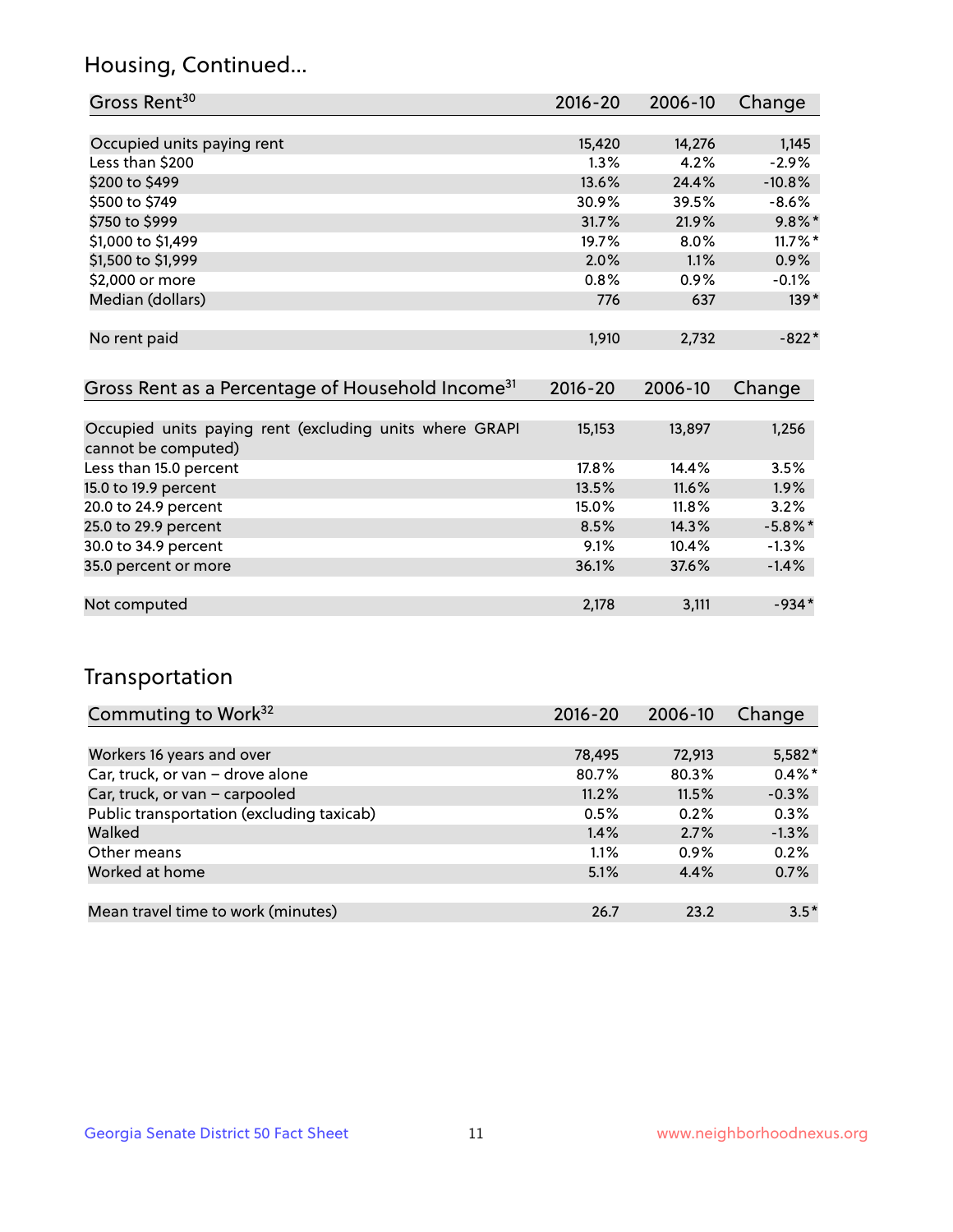## Transportation, Continued...

| Vehicles Available <sup>33</sup> | $2016 - 20$ | $2006 - 10$ | Change     |
|----------------------------------|-------------|-------------|------------|
|                                  |             |             |            |
| Occupied housing units           | 68,869      | 67,555      | 1,314      |
| No vehicles available            | $4.6\%$     | 5.0%        | $-0.4%$    |
| 1 vehicle available              | 28.0%       | 28.2%       | $-0.2%$    |
| 2 vehicles available             | 36.9%       | 39.5%       | $-2.7\%$ * |
| 3 or more vehicles available     | 30.5%       | 27.3%       | $3.3\%$ *  |

#### Health

| Health Insurance coverage <sup>34</sup>                 | 2016-20 |
|---------------------------------------------------------|---------|
|                                                         |         |
| Civilian Noninstitutionalized Population                | 185,716 |
| With health insurance coverage                          | 85.3%   |
| With private health insurance coverage                  | 61.5%   |
| With public health coverage                             | 38.3%   |
| No health insurance coverage                            | 14.7%   |
| Civilian Noninstitutionalized Population Under 19 years | 43,611  |
| No health insurance coverage                            | 9.9%    |
| Civilian Noninstitutionalized Population 19 to 64 years | 104,560 |
| In labor force:                                         | 75,354  |
| Employed:                                               | 72,792  |
| With health insurance coverage                          | 80.6%   |
| With private health insurance coverage                  | 77.0%   |
| With public coverage                                    | 6.4%    |
| No health insurance coverage                            | 19.4%   |
| Unemployed:                                             | 2,561   |
| With health insurance coverage                          | 42.6%   |
| With private health insurance coverage                  | 27.6%   |
| With public coverage                                    | 17.9%   |
| No health insurance coverage                            | 57.4%   |
| Not in labor force:                                     | 29,206  |
| With health insurance coverage                          | 75.1%   |
| With private health insurance coverage                  | 45.1%   |
| With public coverage                                    | 37.8%   |
| No health insurance coverage                            | 24.9%   |